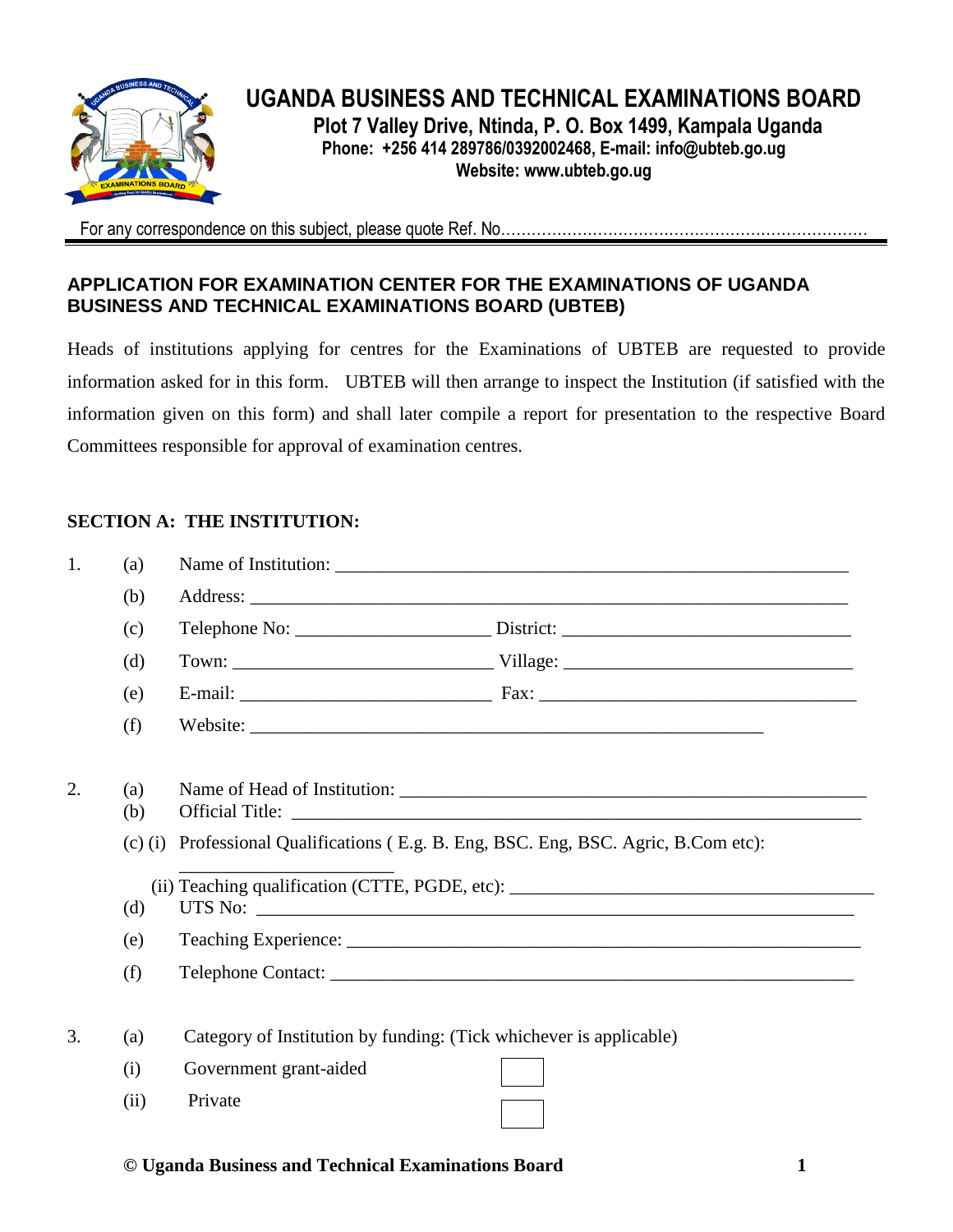|    | (b)   | Category of institution by Field of Specialisation (Tick whichever is applicable)                     |  |  |  |
|----|-------|-------------------------------------------------------------------------------------------------------|--|--|--|
|    | (i)   | <b>Business</b>                                                                                       |  |  |  |
|    | (ii)  | Technical                                                                                             |  |  |  |
|    | (iii) | Vocational<br>e.g. Biological                                                                         |  |  |  |
|    | (iv)  | Others<br>(List below the area/ field of specialization)                                              |  |  |  |
|    |       |                                                                                                       |  |  |  |
|    |       | If private, state proprietors' Names, Telephone contacts and Address (Attach all relevant documents). |  |  |  |
|    |       |                                                                                                       |  |  |  |
|    |       |                                                                                                       |  |  |  |
|    |       |                                                                                                       |  |  |  |
| 4. |       | Institution as a Bonafide Education Establishment                                                     |  |  |  |
|    | (a)   |                                                                                                       |  |  |  |
|    | (b)   | Is the institution licensed or fully registered with the Government? YES/NO. State which              |  |  |  |
|    | (c)   | If YES, state when it was inspected by the Ministry of Education and Sports officials before :        |  |  |  |
|    | (i)   |                                                                                                       |  |  |  |
|    | (ii)  | Registration was processed.                                                                           |  |  |  |
|    | (d)   |                                                                                                       |  |  |  |
|    |       | (Attached photocopy of letter of license or Registration Certificate and Inspection Report of         |  |  |  |
|    |       | (c) above).                                                                                           |  |  |  |
|    | (e)   | Which is the nearest storage station (e.g. Police Station) to the Institution where<br>(i)            |  |  |  |
|    |       | Examinations can be stored? (Find out if approved as Storage for UBTEB Examinations).                 |  |  |  |
|    |       | Describe the nature of exam storage facility at your institution apart from the one in e<br>(ii)      |  |  |  |
|    |       |                                                                                                       |  |  |  |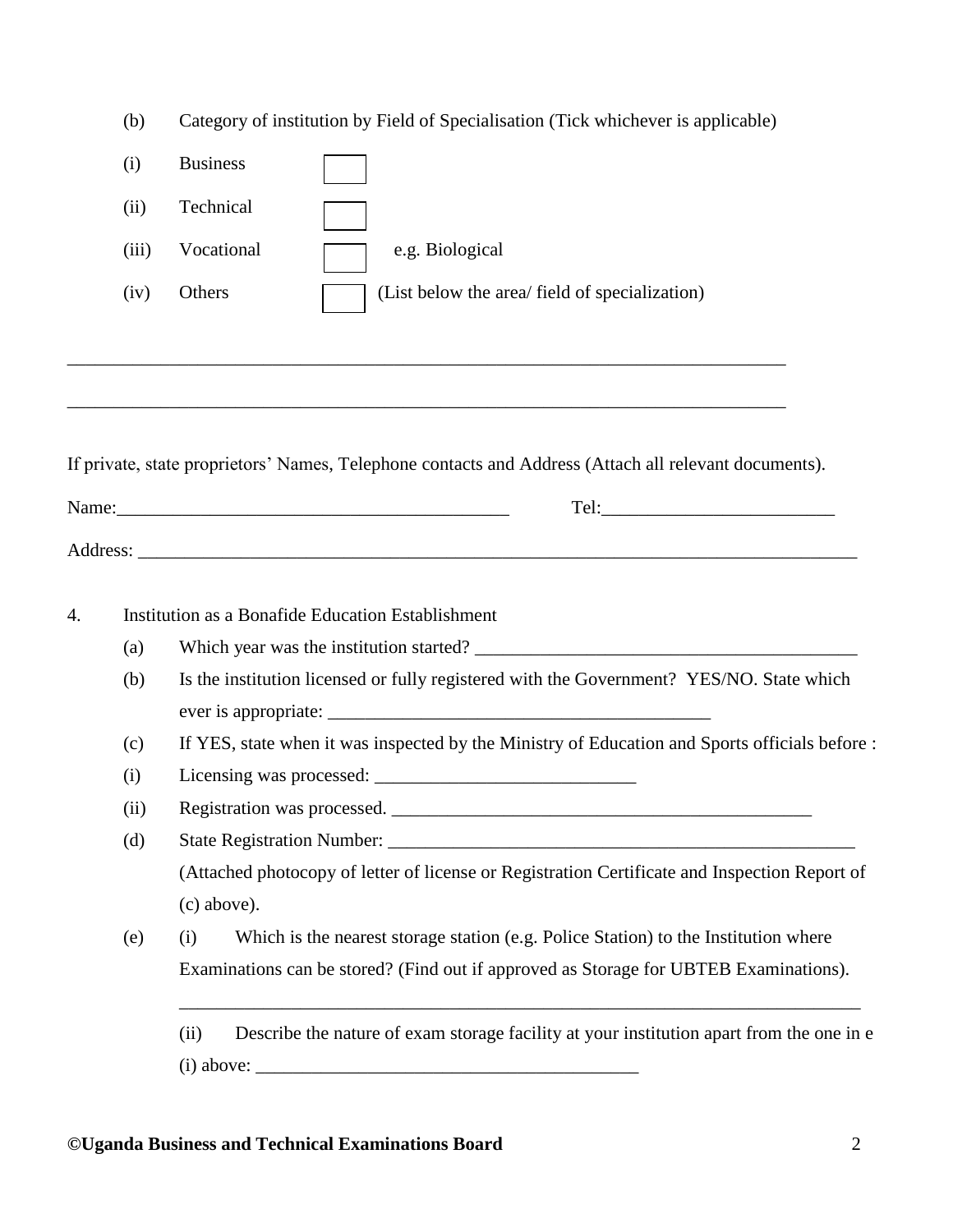- (f) What is the distance to the nearest storage station? \_\_\_\_\_\_ \_\_\_\_\_\_\_\_\_\_\_\_\_\_\_\_\_\_\_\_\_\_\_\_\_\_
- (g) Draw or attach a clear sketch showing a direction to the Institution to guide UBTEB officials during inspection. (See section H on page 8).

## **SECTION B: STUDENTS ENROLLMENT**

5. Give numbers of enrolled students in each course offered in your Institution as per year.

|     | <b>Course Name</b>                                                               |                      | Year | <b>No. of Students</b> |
|-----|----------------------------------------------------------------------------------|----------------------|------|------------------------|
|     |                                                                                  | 1 <sup>st</sup> Year |      |                        |
|     |                                                                                  | $2^{\rm nd}$ Year    |      |                        |
|     |                                                                                  | $3^{\rm rd}$ Year    |      |                        |
|     |                                                                                  | 1 <sup>st</sup> Year |      |                        |
|     |                                                                                  | $2nd$ Year           |      |                        |
|     |                                                                                  | 3rd Year             |      |                        |
|     |                                                                                  | 1 <sup>st</sup> Year |      |                        |
|     |                                                                                  | 2 <sup>nd</sup> Year |      |                        |
|     |                                                                                  | 3rd Year             |      |                        |
|     |                                                                                  | 1 <sup>st</sup> Year |      |                        |
|     |                                                                                  | $2nd$ Year           |      |                        |
|     |                                                                                  | 3rd Year             |      |                        |
|     |                                                                                  | 1 <sup>st</sup> Year |      |                        |
|     |                                                                                  | $2nd$ Year           |      |                        |
|     | <b>Course Name</b>                                                               |                      | Year | <b>No. of Students</b> |
|     |                                                                                  | 3rd Year             |      |                        |
|     |                                                                                  | 1 <sup>st</sup> Year |      |                        |
|     |                                                                                  | 2 <sup>nd</sup> Year |      |                        |
|     |                                                                                  | $3^{\rm rd}$ Year    |      |                        |
| (a) | Has your Institution ever presented candidates for examinations offered by other |                      |      |                        |
|     |                                                                                  |                      |      |                        |
|     |                                                                                  |                      |      |                        |
|     | If YES, which examination centre did you use?                                    |                      |      |                        |
| (b) |                                                                                  |                      |      |                        |
|     |                                                                                  |                      |      |                        |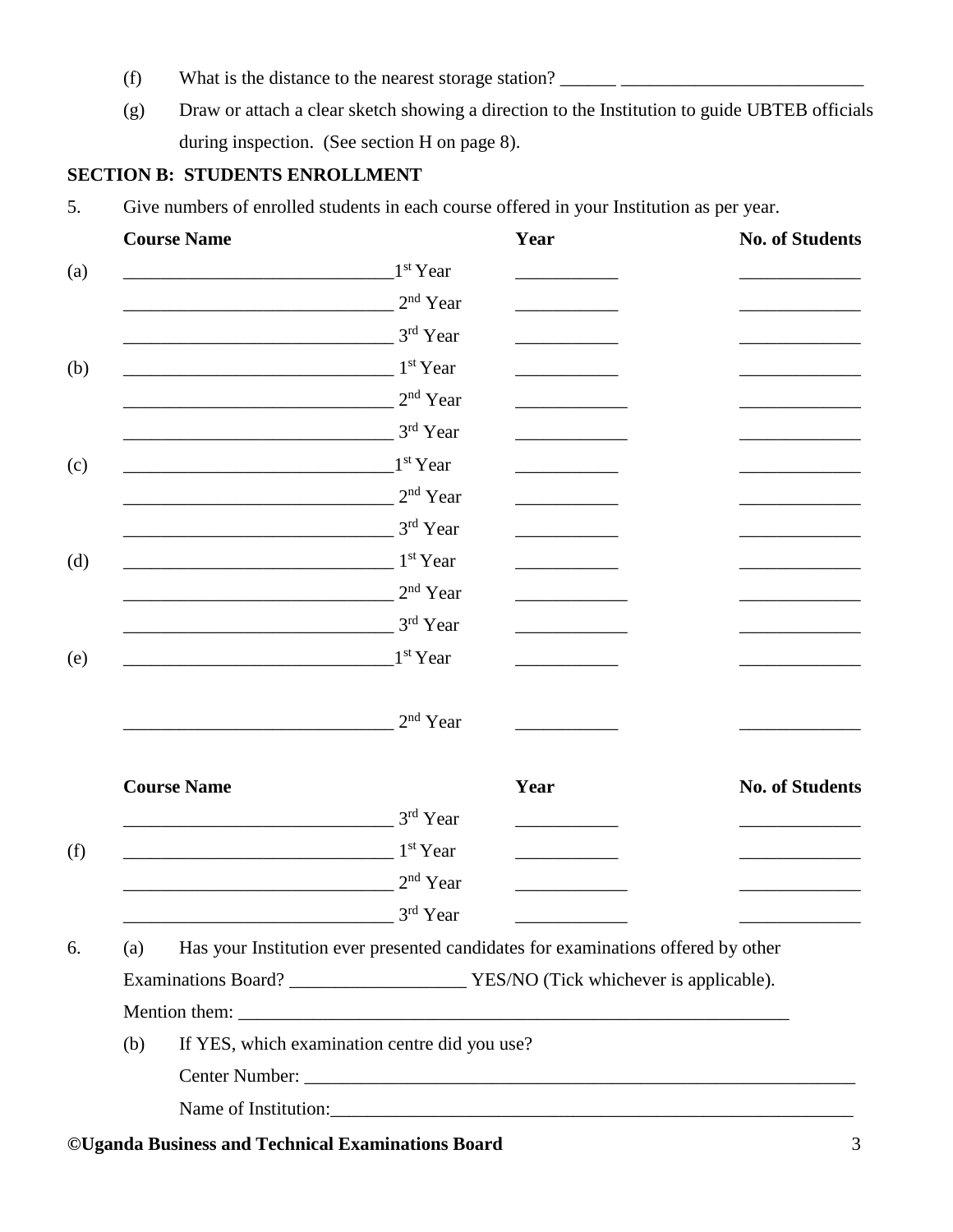Years of Examination:

7. How many candidates do you expect to register for Examinations at first entry if centre is granted? State as detailed below per course showing the level of each examination.

| <b>Course Name</b>       | <b>Stage/Level</b> | <b>No. of Candidates</b> |
|--------------------------|--------------------|--------------------------|
|                          |                    |                          |
|                          |                    |                          |
|                          |                    |                          |
|                          |                    |                          |
|                          |                    |                          |
|                          |                    |                          |
|                          |                    |                          |
| $\overline{\phantom{0}}$ |                    |                          |

\_\_\_\_\_\_\_\_\_\_\_\_\_\_\_\_\_\_\_\_\_\_\_\_\_\_\_\_\_\_\_\_\_\_\_\_\_\_\_\_\_\_\_\_\_\_\_\_\_\_\_\_\_\_\_\_\_\_\_\_\_\_\_\_\_\_\_\_\_\_\_\_\_\_\_\_\_\_\_\_\_\_\_\_

\_\_\_\_\_\_\_\_\_\_\_\_\_\_\_\_\_\_\_\_\_\_\_\_\_\_\_\_\_\_\_\_\_\_\_\_\_\_\_\_\_\_\_\_\_\_\_\_\_\_\_\_\_\_\_\_\_\_\_\_\_\_\_\_\_\_\_\_\_\_\_\_\_\_\_\_\_\_\_\_

8. List any other courses you offer but not examinable by UBTEB

### **SECTION C: BUILDINGS**

9. How many buildings does the Institution have? \_\_\_\_\_\_\_\_\_\_\_\_\_\_\_\_\_\_\_\_\_\_\_\_\_\_\_\_\_\_\_\_

Permanent structures: \_\_\_\_\_\_\_\_\_\_\_\_\_\_\_\_\_\_\_\_\_\_\_\_\_\_\_\_\_\_\_\_\_\_\_\_\_\_\_\_\_\_\_\_\_\_\_\_\_\_\_\_\_\_\_\_\_\_\_\_\_

Semi permanent structures: \_\_\_\_\_\_\_\_\_\_\_\_\_\_\_\_\_\_\_\_\_\_\_\_\_\_\_\_\_\_\_\_\_\_\_\_\_\_\_\_\_\_\_\_\_\_\_\_\_\_\_\_\_\_\_\_

*(A sketch showing arrangement of the building may be attached separately*)

- 10 (a) How many classrooms are there? \_\_\_\_\_\_\_\_\_\_\_\_\_\_\_\_\_\_\_\_\_\_\_\_\_\_\_\_\_\_\_\_\_\_\_\_\_\_\_\_\_\_\_\_\_
	- (b) What are the sizes of classrooms (in metres)?
- 11. (a) Does the Institution have Laboratories, workshops or specially equipped practical rooms for specific fields & courses – such as Typewriting, Tailoring, shoemaking, News casting, hatchery etc?

\_\_\_\_\_\_\_\_\_\_\_\_\_\_\_\_\_\_\_\_\_\_\_\_\_\_\_\_\_\_\_\_\_\_\_\_\_\_\_\_\_\_\_\_\_\_\_\_\_\_\_\_\_\_\_\_\_\_\_\_\_\_\_\_\_\_\_\_\_\_\_\_\_

\_\_\_\_\_\_\_\_\_\_\_\_\_\_\_\_\_\_\_\_\_\_\_\_\_\_\_\_\_\_\_\_\_\_\_\_\_\_\_\_\_\_\_\_\_\_\_\_\_\_\_\_\_\_\_\_\_\_\_\_\_\_\_\_\_\_\_\_\_\_\_\_\_

\_\_\_\_\_\_\_\_\_\_\_\_\_\_\_\_\_\_\_\_\_\_\_\_\_\_\_\_\_\_\_\_\_\_\_\_\_\_\_\_\_\_\_\_\_\_\_\_\_\_\_\_\_\_\_\_\_\_\_\_\_\_\_\_\_\_\_\_\_\_\_\_\_\_\_\_\_\_\_\_\_

\_\_\_\_\_\_\_\_\_\_\_\_\_\_\_\_\_\_\_\_\_\_\_\_\_\_\_\_\_\_\_\_\_\_\_\_\_\_\_\_\_\_\_\_\_\_\_\_\_\_\_\_\_\_\_\_\_\_\_\_\_\_\_\_\_\_\_\_\_\_\_\_\_\_\_\_\_\_\_\_\_

\_\_\_\_\_\_\_\_\_\_\_\_\_\_\_\_\_\_\_\_\_\_\_\_\_\_\_\_\_\_\_\_\_\_\_\_\_\_\_\_\_\_\_\_\_\_\_\_\_\_\_\_\_\_\_\_\_\_\_\_\_\_\_\_\_\_\_\_\_\_\_\_\_\_\_\_\_\_\_\_\_

(b) State how many for each in 11 (a) above: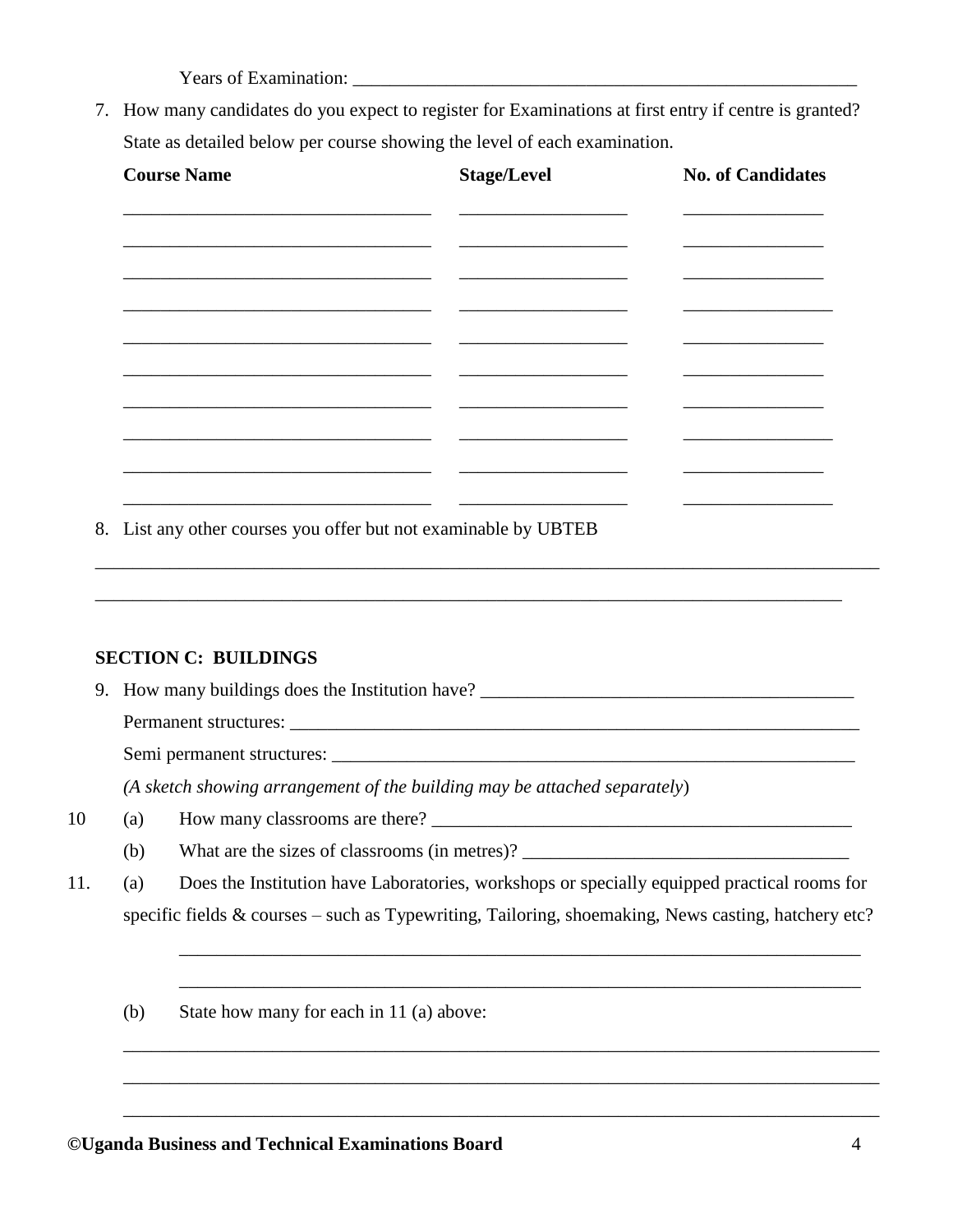| (a) | Does the Institution have an examination hall?                                                |
|-----|-----------------------------------------------------------------------------------------------|
| (b) | If yes, what are the dimensions (in metres) of the hall?                                      |
| (c) | How many candidates can sit in the hall if placed 1.2 metres apart?                           |
| (a) | Is there an administration block housing the office of the Principal/Head of the Institution? |
| (b) | Is there a desk with lockable drawers for the Head?                                           |
| (c) | Does the office have a lockable cupboard for storage of examinations materials?               |
| (d) | Material of partition wall (if applicable, please specify) ______________________             |
| (e) | Has it got ceiling? YES/NO                                                                    |

\_\_\_\_\_\_\_\_\_\_\_\_\_\_\_\_\_\_\_\_\_\_\_\_\_\_\_\_\_\_\_\_\_\_\_\_\_\_\_\_\_\_\_\_\_\_\_\_\_\_\_\_\_\_\_\_\_\_\_\_\_\_\_\_\_\_\_\_\_\_\_\_\_\_\_\_\_\_\_\_\_

\_\_\_\_\_\_\_\_\_\_\_\_\_\_\_\_\_\_\_\_\_\_\_\_\_\_\_\_\_\_\_\_\_\_\_\_\_\_\_\_\_\_\_\_\_\_\_\_\_\_\_\_\_\_\_\_\_\_\_\_\_\_\_\_\_\_\_\_\_\_\_\_\_\_\_\_\_\_\_\_\_

### **SECTION D: FURNITURE**

- 14. How many single seater desks does the Institution have?\_\_\_\_\_\_\_\_\_\_\_\_\_\_\_\_\_\_\_\_\_\_\_\_\_\_\_\_\_\_\_\_\_\_\_\_
- 15. How many chairs? \_\_\_\_\_\_\_\_\_\_\_\_\_\_\_\_\_Tables? \_\_\_\_\_\_\_\_\_\_\_\_\_\_\_\_\_\_\_(specify the type and quantity). N.B: *A chart of the furniture arrangement may be attached separately*.

### **SECTION E: EQUIPMENT**

16. List the equipment and apparatus available in Workshops, Laboratories, or other special rooms. This should include the quantity available against each course.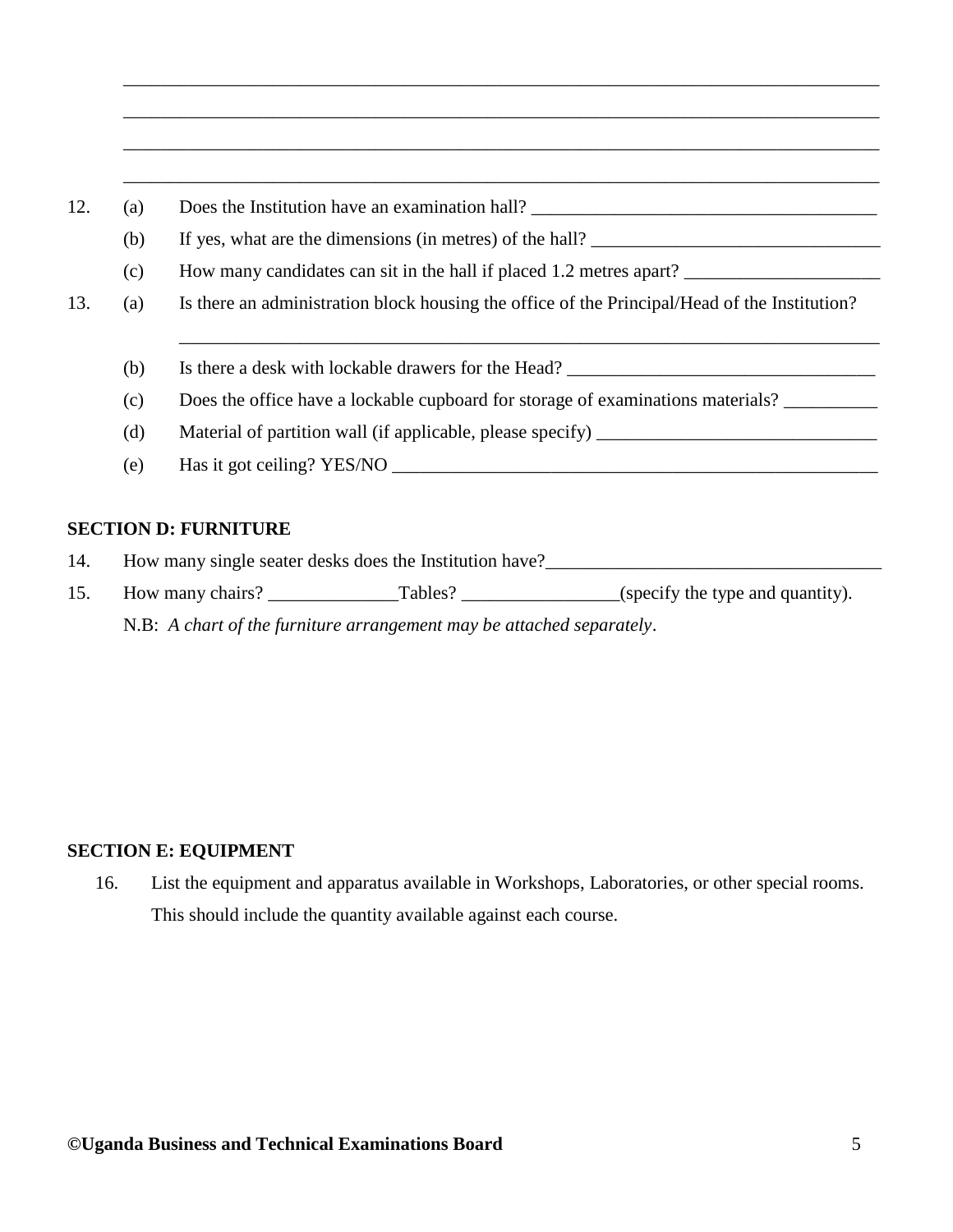| <b>Course Name</b> | Equipment | Quantity |
|--------------------|-----------|----------|
|                    |           |          |
|                    |           |          |
|                    |           |          |
|                    |           |          |
|                    |           |          |
|                    |           |          |
|                    |           |          |
|                    |           |          |
|                    |           |          |

*NB: A list may be attached separately.*

### **SECTION F: SECURITY**

- 17. Security of confidential material:
	- (a) Who will be responsible for collection of the following; in case the Principal/head of Institution is unable to pick them?
		- (i) Stationery, Time tables and other materials from UBTEB offices?

| Name of the person: |
|---------------------|
| Title:              |
| Telephone:          |

| State means of transport: |  |
|---------------------------|--|
|                           |  |

Post: \_\_\_\_\_\_\_\_\_\_\_\_\_\_\_\_\_\_\_\_\_\_\_\_\_\_\_\_\_\_\_\_\_\_\_\_\_\_\_\_\_\_\_\_\_\_\_\_\_\_\_\_\_\_\_\_\_\_\_\_\_

Professional Reg. No.: \_\_\_\_\_\_\_\_\_\_\_\_\_\_\_\_\_\_\_\_\_\_\_\_\_\_\_\_\_\_\_\_\_\_\_\_\_\_\_\_\_\_\_\_\_\_\_

(ii) Question paper from storage station and delivering scripts to the storage station approved in that area? Name of person:

Title: \_\_\_\_\_\_\_\_\_\_\_\_\_\_\_\_\_\_\_\_\_\_\_\_\_\_\_\_\_\_\_\_\_\_\_\_\_\_\_\_\_\_\_\_\_\_\_\_\_\_\_\_\_\_\_\_\_\_\_\_\_

State means of transport: \_\_\_\_\_\_\_\_\_\_\_\_\_\_\_\_\_\_\_\_\_\_\_\_\_\_\_\_\_\_\_\_\_\_\_\_\_\_\_\_\_\_\_\_\_\_

NB: The Officer in this case will do it in the presence of the Chief Examinations Supervisor or any other authorised officer by the Executive Secretary /UBTEB.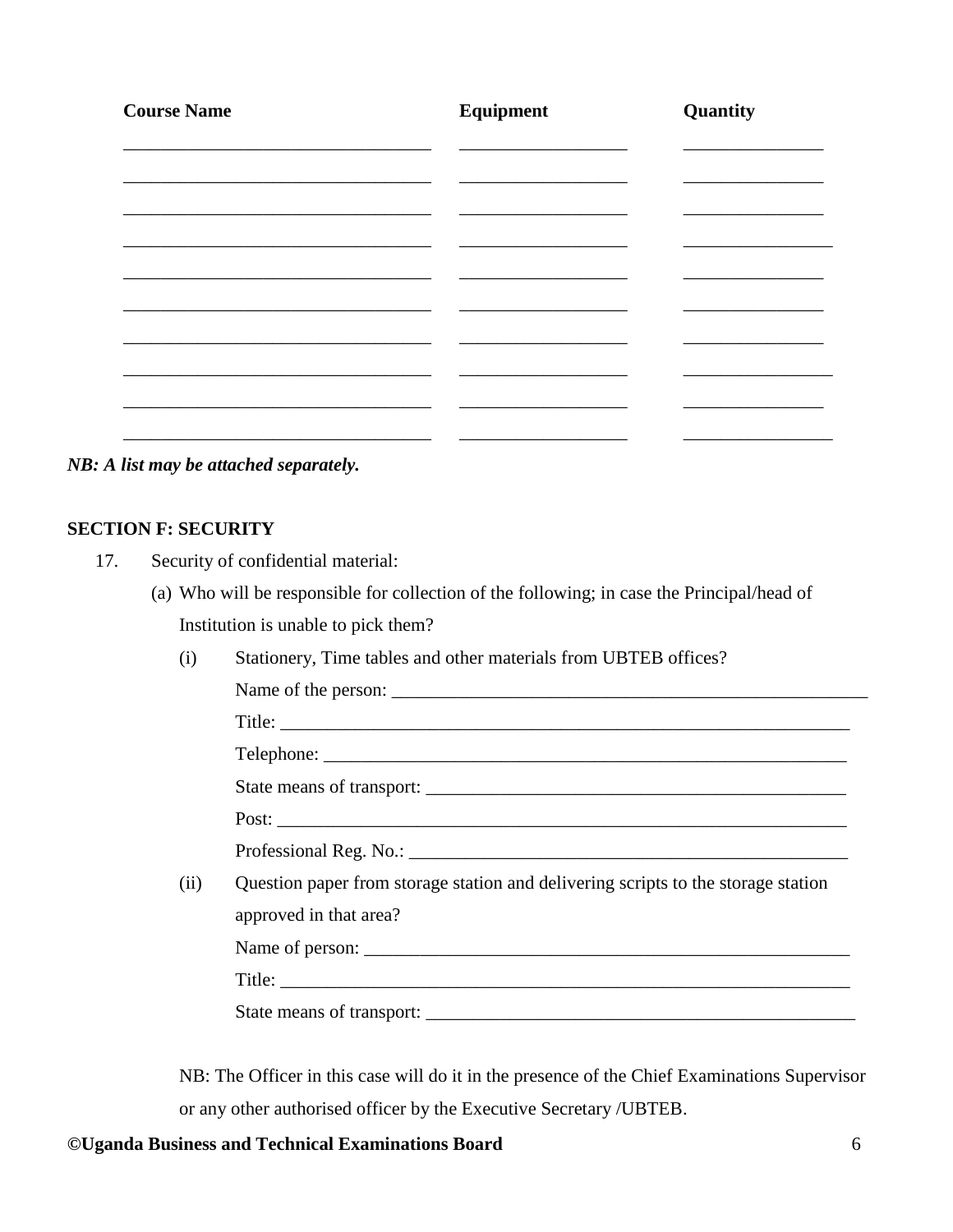(b) How will the question papers and scripts be temporarily stored at the Centre/Institution each day while examination is in progress?

\_\_\_\_\_\_\_\_\_\_\_\_\_\_\_\_\_\_\_\_\_\_\_\_\_\_\_\_\_\_\_\_\_\_\_\_\_\_\_\_\_\_\_\_\_\_\_\_\_\_\_\_\_\_\_\_\_\_\_\_\_\_\_\_\_\_\_\_\_\_\_\_\_

(c) Who will be responsible for delivery of Course Work Assessment Marks to UBTEB Offices? (*where applicable, note that standard forms are to be used*) Name of person: \_\_\_\_\_\_\_\_\_\_\_\_\_\_\_\_\_\_\_\_\_\_\_\_\_\_\_\_\_\_\_\_\_\_\_\_\_\_\_\_\_\_\_\_\_\_\_\_\_\_\_\_\_\_\_ Title: \_\_\_\_\_\_\_\_\_\_\_\_\_\_\_\_\_\_\_\_\_\_\_\_\_\_\_\_\_\_\_\_\_\_\_\_\_\_\_\_\_\_\_\_\_\_\_\_\_\_\_\_\_\_\_\_\_\_\_\_\_\_\_\_\_\_\_\_ Telephone:

#### **SECTIOIN G: TEACHING STAFF**

18. Please furnish a list of staff giving the details of their professional, Academic and Teaching Qualifications as shown below (attach extra sheet id necessary):

| <b>TEACHER</b> | <b>QUALIFICATIONS   YEAR REG.</b> |               | <b>DATE OF</b>     | <b>FULL/PART</b> |
|----------------|-----------------------------------|---------------|--------------------|------------------|
|                |                                   | <b>NUMBER</b> | <b>APPOINTMENT</b> | <b>TIME</b>      |
|                |                                   |               |                    |                  |
|                |                                   |               |                    |                  |
|                |                                   |               |                    |                  |
|                |                                   |               |                    |                  |
|                |                                   |               |                    |                  |
|                |                                   |               |                    |                  |
|                |                                   |               |                    |                  |
|                |                                   |               |                    |                  |
|                |                                   |               |                    |                  |
|                |                                   |               |                    |                  |
|                |                                   |               |                    |                  |

#### **SECTION H: DECLARATION**

19. I certify that the information given in this form is true and correct to the best of my knowledge and that if this Institution is accepted as an examination center, the Institution's administration shall accept the responsibility of conducting the examinations according to the Board's regulations.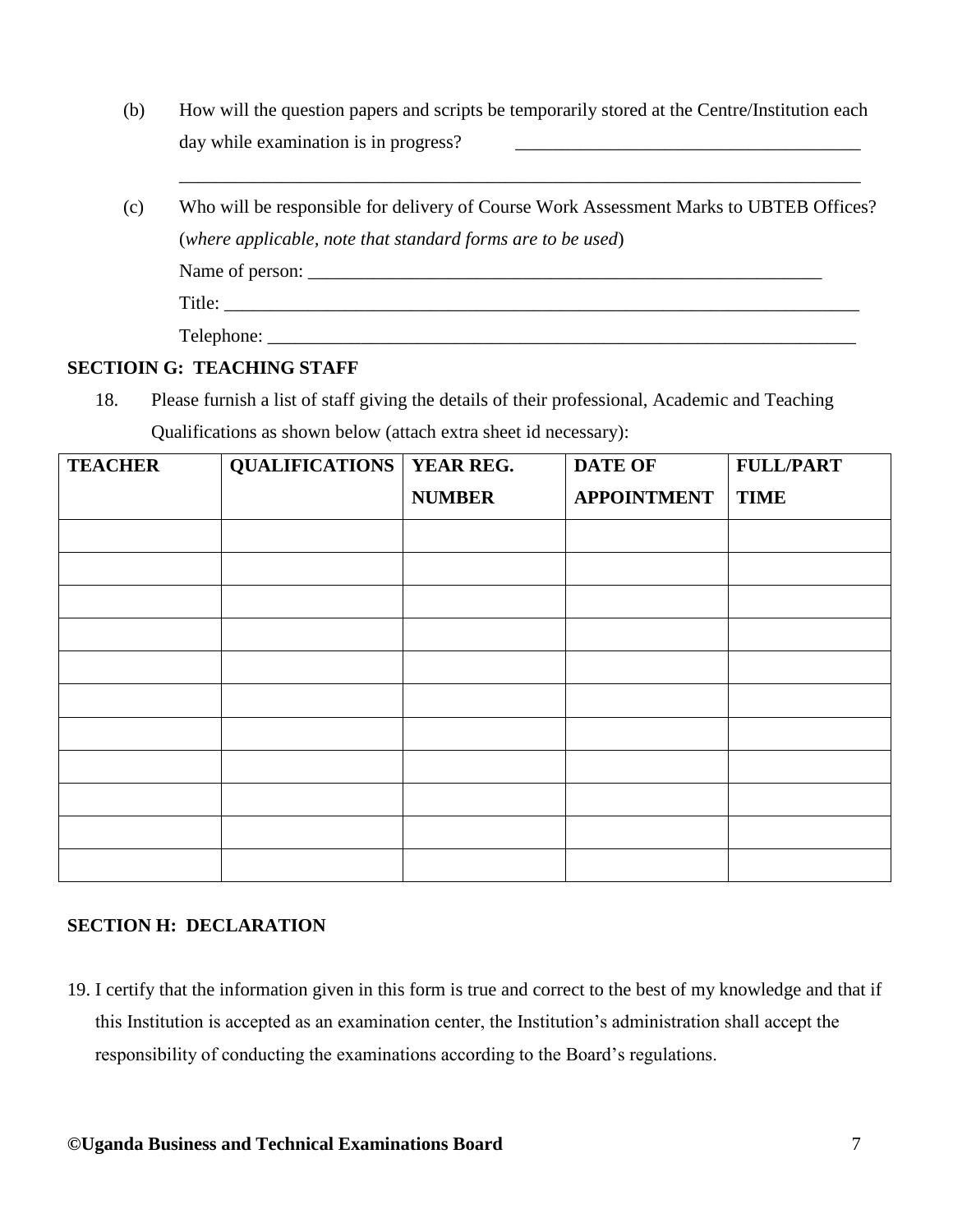| <b>NAME OF HEAD:</b> | the contract of the contract of the contract of the contract of the contract of the contract of the contract of |
|----------------------|-----------------------------------------------------------------------------------------------------------------|
| <b>SIGNATURE:</b>    |                                                                                                                 |
| DATE:                |                                                                                                                 |
|                      |                                                                                                                 |

**NB:** Please fix this Application Form in a plastic folder together with all accompanying documents and submit it to the Executive Secretary, Uganda Business and Technical Examinations Board , P. O. Box 1499, Kampala-Uganda, UBTEB office in Ntinda, Plot 7, Valley Drive, about 500 metres from Ntinda Town Centre along Ntinda – Kyambogo road.

20. Draw a sketch map here below or attach separately showing direction to the institution or attach a larger one if necessary. (*Please avoid giving a site plan of the institution's structure*)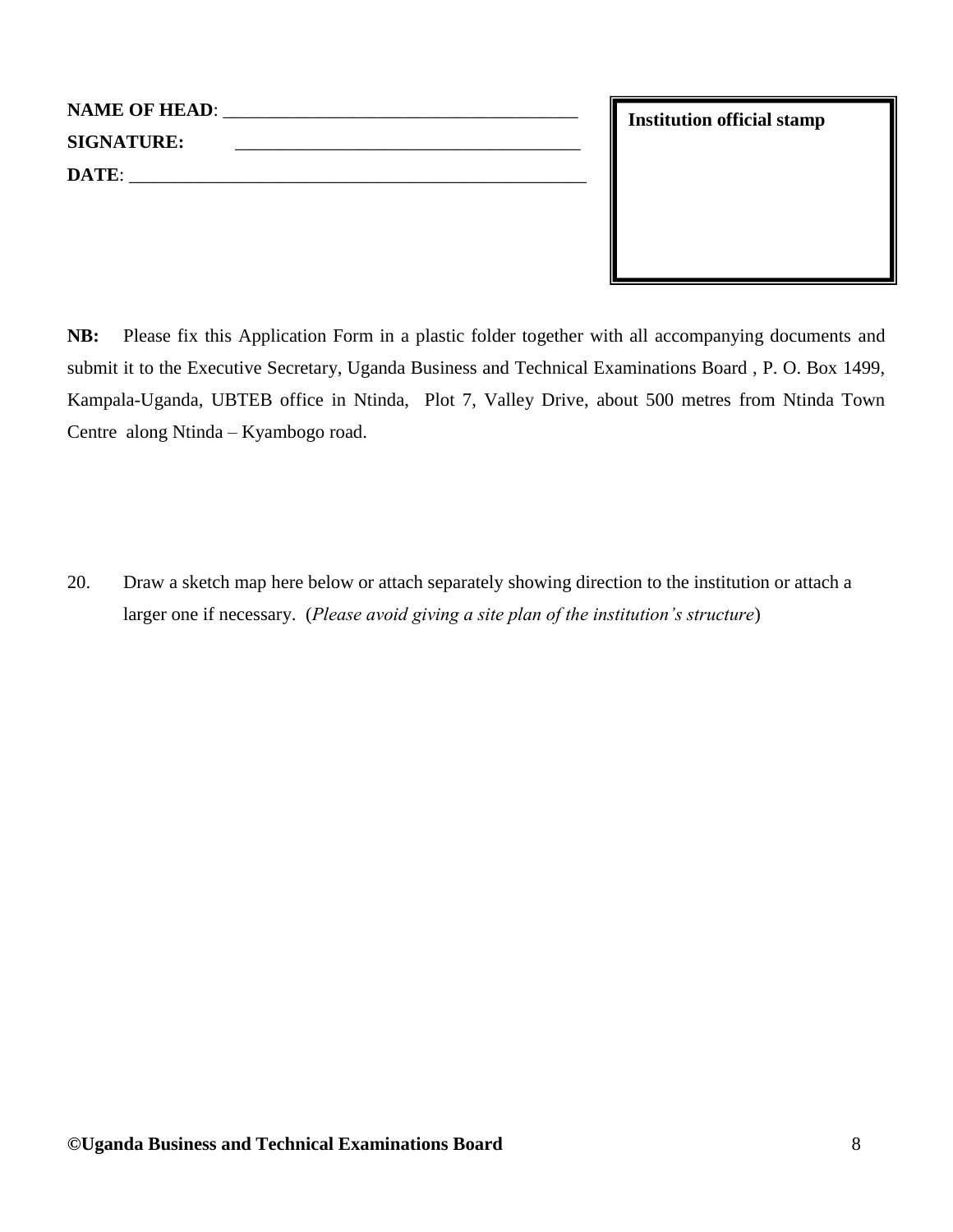**Figure 1: Draw a map to your institution from the nearby town centre.**